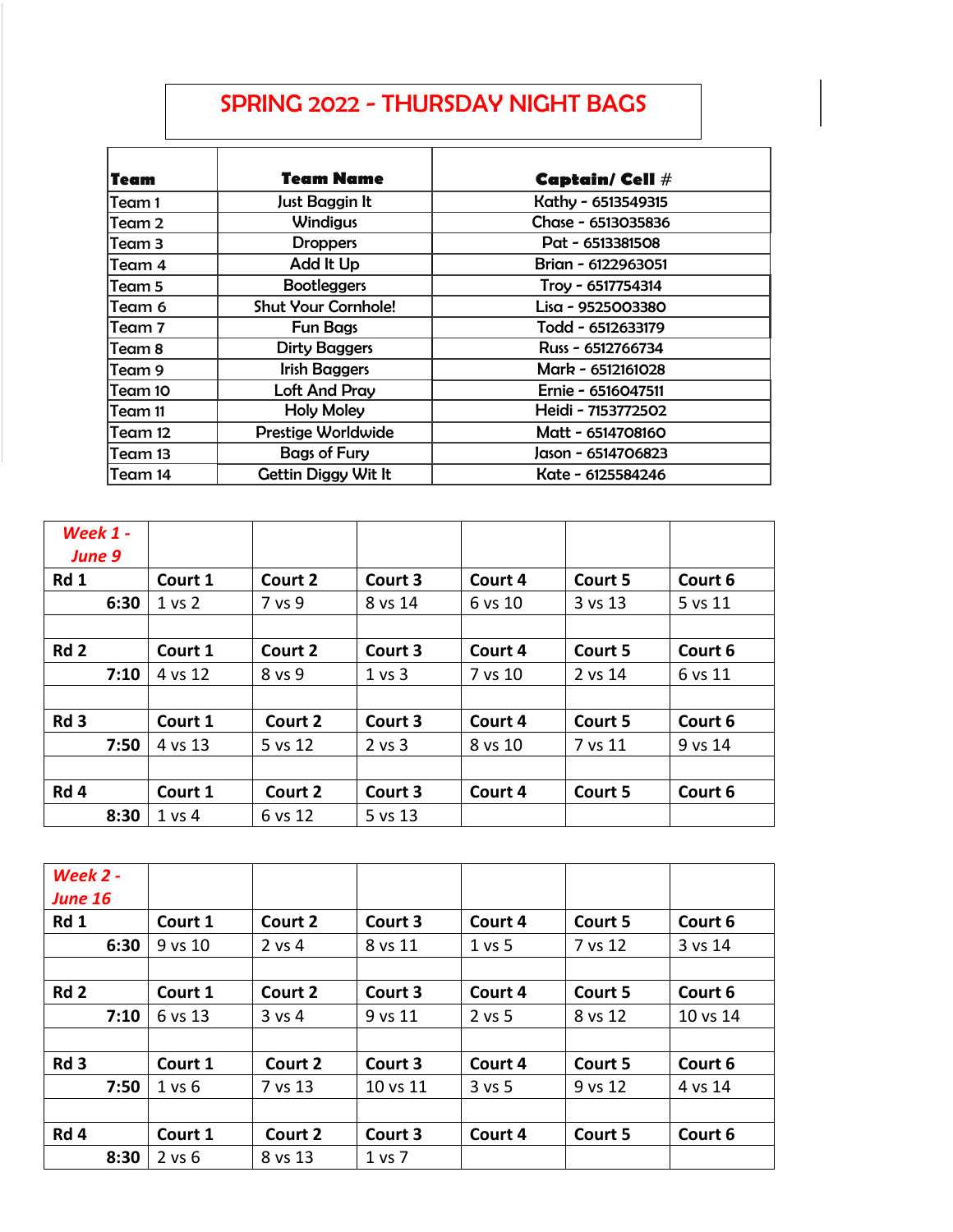| <b>Week 3 -</b><br><b>June 23</b> |                   |          |            |          |         |          |
|-----------------------------------|-------------------|----------|------------|----------|---------|----------|
| Rd 1                              | Court 1           | Court 2  | Court 3    | Court 4  | Court 5 | Court 6  |
| 6:30                              | 4 vs 5            | 10 vs 12 | 3 v s 6    | 9 vs 13  | 2 vs 7  | 11 vs 14 |
|                                   |                   |          |            |          |         |          |
| Rd <sub>2</sub>                   | Court 1           | Court 2  | Court 3    | Court 4  | Court 5 | Court 6  |
| 7:10                              | 1 <sub>vs</sub> 8 | 11 vs 12 | 4 vs 6     | 10 vs 13 | 3 vs 7  | 5 vs 14  |
|                                   |                   |          |            |          |         |          |
| Rd <sub>3</sub>                   | Court 1           | Court 2  | Court 3    | Court 4  | Court 5 | Court 6  |
| 7:50                              | 2 vs 8            | 1 vs 9   | $5$ vs $6$ | 11 vs 13 | 4 vs 7  | 12 vs 14 |
|                                   |                   |          |            |          |         |          |
| Rd 4                              | Court 1           | Court 2  | Court 3    | Court 4  | Court 5 | Court 6  |
| 8:30                              | 3 vs 8            | 1 vs 10  | 2 vs 9     |          |         |          |

| Week 4 -               |          |         |          |         |         |         |
|------------------------|----------|---------|----------|---------|---------|---------|
| <b>June 30</b><br>Rd 1 | Court 1  | Court 2 | Court 3  | Court 4 | Court 5 | Court 6 |
| 6:30                   | 12 vs 13 | 5 vs 7  | 6 vs 14  | 4 vs 8  | 1 vs 11 | 3 vs 9  |
|                        |          |         |          |         |         |         |
| Rd <sub>2</sub>        | Court 1  | Court 2 | Court 3  | Court 4 | Court 5 | Court 6 |
| 7:10                   | 2 vs 10  | 6 vs 7  | 13 vs 14 | 5 vs 8  | 1 vs 12 | 4 vs 9  |
|                        |          |         |          |         |         |         |
| Rd <sub>3</sub>        | Court 1  | Court 2 | Court 3  | Court 4 | Court 5 | Court 6 |
| 7:50                   | 2 vs 11  | 3 vs 10 | 7 vs 14  | 6 vs 8  | 1 vs 13 | 5 vs 9  |
|                        |          |         |          |         |         |         |
| Rd 4                   | Court 1  | Court 2 | Court 3  | Court 4 | Court 5 | Court 6 |
| 8:30                   | 2 vs 12  | 4 vs 10 | 3 vs 11  |         |         |         |

| <b>Week 5 -</b><br>July 14 |         |         |         |         |         |         |
|----------------------------|---------|---------|---------|---------|---------|---------|
| Rd 1                       | Court 1 | Court 2 | Court 3 | Court 4 | Court 5 | Court 6 |
| 6:30                       | 7 vs 8  | 1 vs 14 | 6 vs 9  | 2 vs 13 | 5 vs 10 | 3 vs 12 |
|                            |         |         |         |         |         |         |
| Rd <sub>2</sub>            | Court 1 | Court 2 | Court 3 | Court 4 | Court 5 | Court 6 |
| 7:10                       | 4 vs 11 | 1 vs 2  | 7 vs 9  | 8 vs 14 | 6 vs 10 | 3 vs 13 |
|                            |         |         |         |         |         |         |
| Rd <sub>3</sub>            | Court 1 | Court 2 | Court 3 | Court 4 | Court 5 | Court 6 |
| 7:50                       | 5 vs 11 | 4 vs 12 | 8 vs 9  | 1 vs 3  | 7 vs 10 | 2 vs 14 |
|                            |         |         |         |         |         |         |
| Rd 4                       | Court 1 | Court 2 | Court 3 | Court 4 | Court 5 | Court 6 |
| 8:30                       | 6 vs 11 | 4 vs 13 | 5 vs 12 |         |         |         |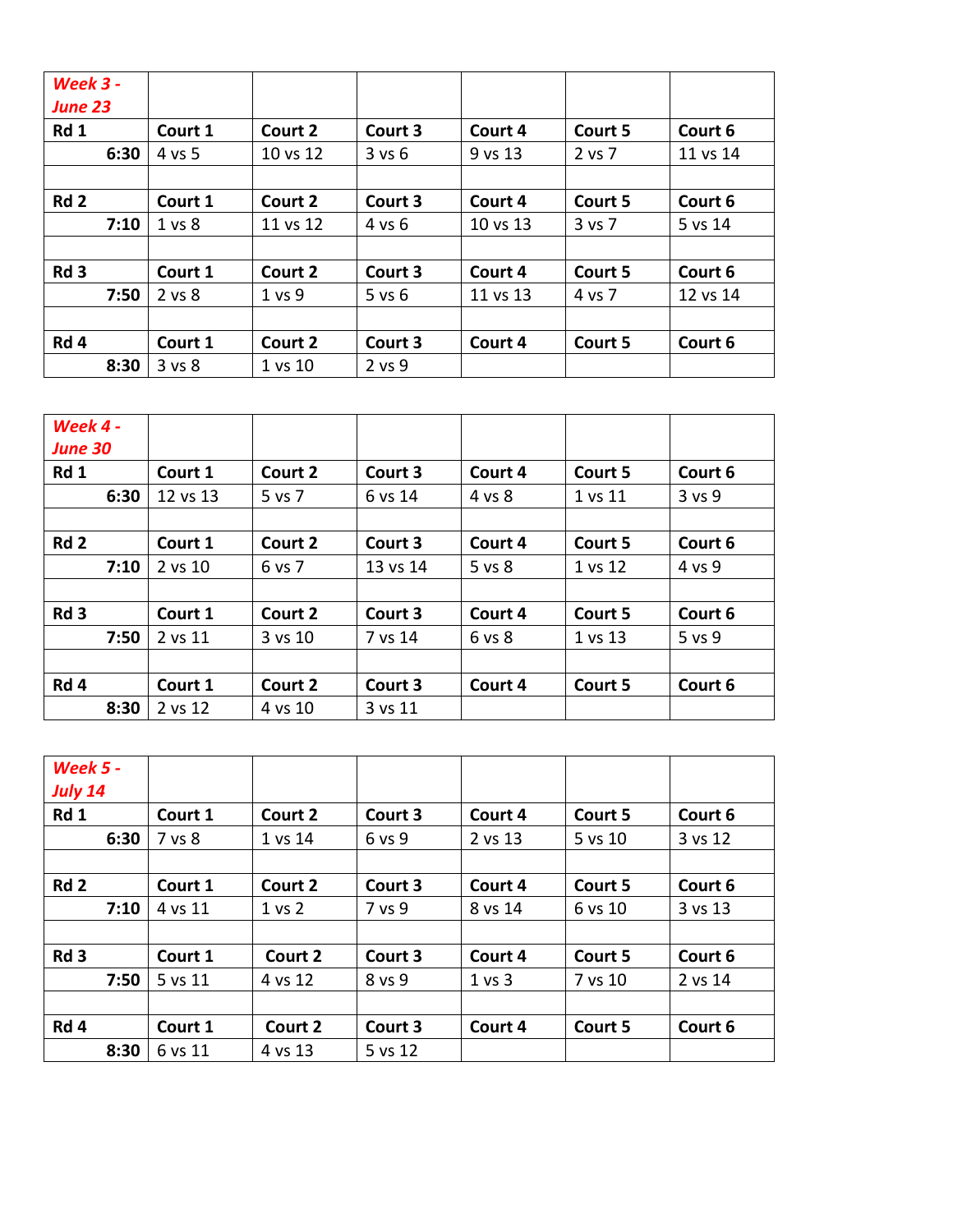| <b>Week 6 -</b><br><b>July 21</b> |            |         |            |         |         |         |
|-----------------------------------|------------|---------|------------|---------|---------|---------|
| Rd 1                              | Court 1    | Court 2 | Court 3    | Court 4 | Court 5 | Court 6 |
| 6:30                              | $2$ vs $3$ | 8 vs 10 | 1 vs 4     | 7 vs 11 | 9 vs 14 | 6 vs 12 |
| 8:30                              | 4 vs 9     | 2 vs 11 | 3 vs 10    |         |         |         |
| Rd <sub>2</sub>                   | Court 1    | Court 2 | Court 3    | Court 4 | Court 5 | Court 6 |
| 7:10                              | 5 vs 13    | 9 vs 10 | $2$ vs 4   | 8 vs 11 | 7 vs 12 | 3 vs 14 |
|                                   |            |         |            |         |         |         |
| Rd <sub>3</sub>                   | Court 1    | Court 2 | Court 3    | Court 4 | Court 5 | Court 6 |
| 7:50                              | 1 vs 5     | 6 vs 13 | $3$ vs $4$ | 9 vs 11 | 2 vs 5  | 8 vs 12 |
|                                   |            |         |            |         |         |         |
| Rd 4                              | Court 1    | Court 2 | Court 3    | Court 4 | Court 5 | Court 6 |
| 8:30                              | 1 vs 6     | 7 vs 13 | 10 vs 14   |         |         |         |

| Week 7 -<br><b>July 28</b> |          |            |          |            |         |            |
|----------------------------|----------|------------|----------|------------|---------|------------|
| Rd 1                       | Court 1  | Court 2    | Court 3  | Court 4    | Court 5 | Court 6    |
| 6:30                       | 10 vs 11 | $3$ vs $5$ | 9 vs 12  | $2$ vs $6$ | 8 vs 13 | $1$ vs $7$ |
|                            |          |            |          |            |         |            |
| Rd <sub>2</sub>            | Court 1  | Court 2    | Court 3  | Court 4    | Court 5 | Court 6    |
| 7:10                       | 4 vs 14  | 10 vs 12   | 3 v s 6  | 9 vs 13    | 2 vs 7  | 1 vs 8     |
|                            |          |            |          |            |         |            |
| Rd <sub>3</sub>            | Court 1  | Court 2    | Court 3  | Court 4    | Court 5 | Court 6    |
| 7:50                       | 4 vs 5   | 11 vs 14   | 10 vs 13 | 3 vs 7     | 2 vs 8  | 1 vs 9     |
|                            |          |            |          |            |         |            |
| Rd 4                       | Court 1  | Court 2    | Court 3  | Court 4    | Court 5 | Court 6    |
| 8:30                       | 11 vs 12 | 4 vs 6     | 5 vs 14  |            |         |            |

| Week 8 -        |            |          |         |          |         |         |
|-----------------|------------|----------|---------|----------|---------|---------|
| Aug 4           |            |          |         |          |         |         |
| Rd 1            | Court 1    | Court 2  | Court 3 | Court 4  | Court 5 | Court 6 |
| 6:30            | $5$ vs $6$ | 11 vs 13 | 4 vs 7  | 12 vs 14 | 3 vs 8  | 1 vs 10 |
|                 |            |          |         |          |         |         |
| Rd <sub>2</sub> | Court 1    | Court 2  | Court 3 | Court 4  | Court 5 | Court 6 |
| 7:10            | $2$ vs $9$ | 12 vs 13 | 5 vs 7  | 6 vs 14  | 4 vs 8  | 1 vs 11 |
|                 |            |          |         |          |         |         |
| Rd <sub>3</sub> | Court 1    | Court 2  | Court 3 | Court 4  | Court 5 | Court 6 |
| 7:50            | 3 vs 9     | 2 vs 10  | 6 vs 7  | 13 vs 14 | 5 vs 8  | 1 vs 12 |
|                 |            |          |         |          |         |         |
| Rd 4            | Court 1    | Court 2  | Court 3 | Court 4  | Court 5 | Court 6 |